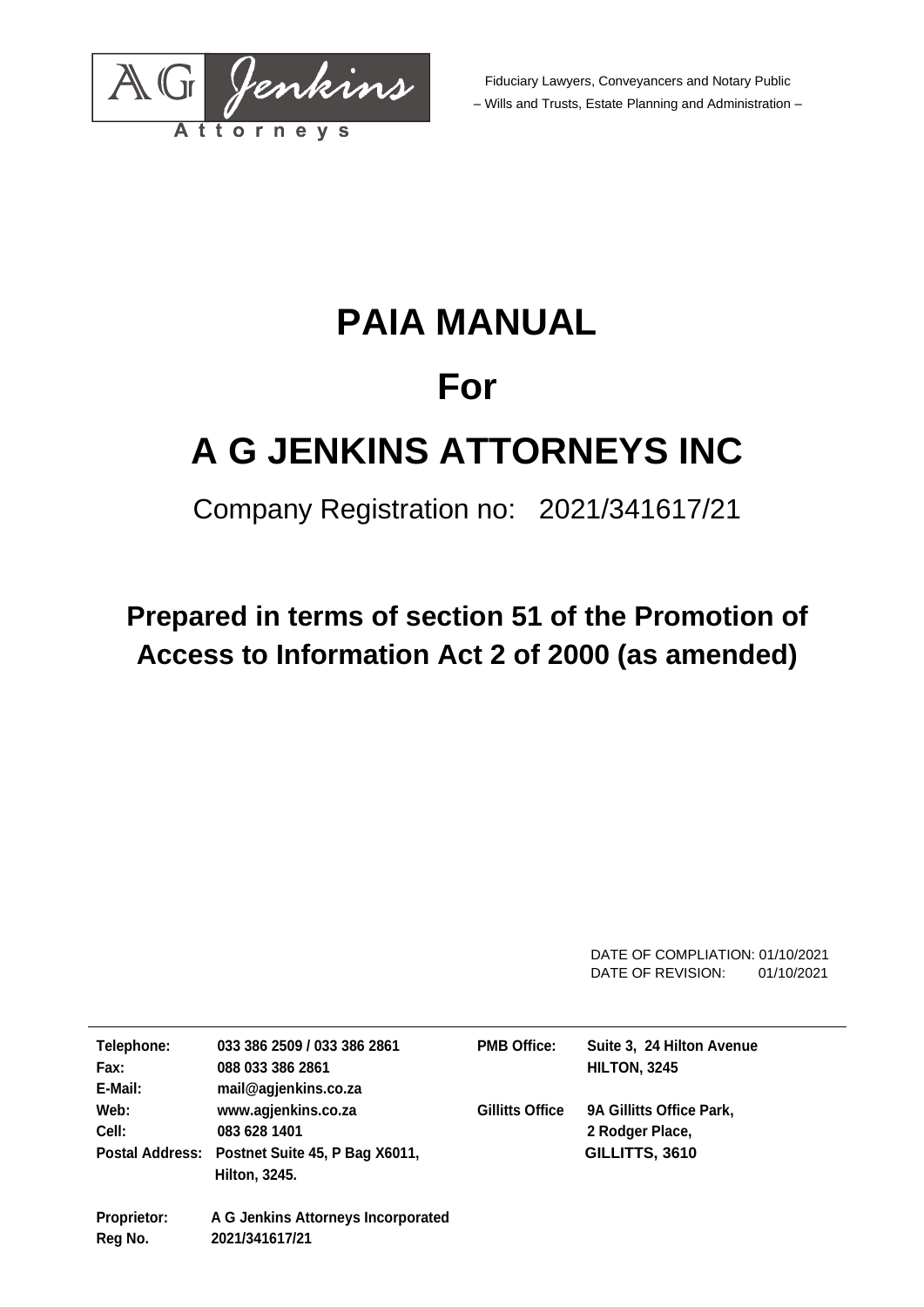

### **TABLE OF CONTENTS**

#### **1. LIST OF ACRONYMS AND ABBREVIATION**

- 1.1. **"CEO"** Chief Executive Officer
- 1.2. **"DIO"** Deputy Information Officer;
- 1.3. **"IO"** Information Officer;
- 1.4. **"Minister"** Minister of Justice and Correctional Services;
- 1.5. **"PAIA"** Promotion of Access to Information Act No. 2 of 2000( as Amended;
- 1.6. **"POPIA"** Protection of Personal Information Act No.4 of 2013;
- 1.7. **"Regulator"** Information Regulator; and
- **1.8. "Republic"** Republic of South Africa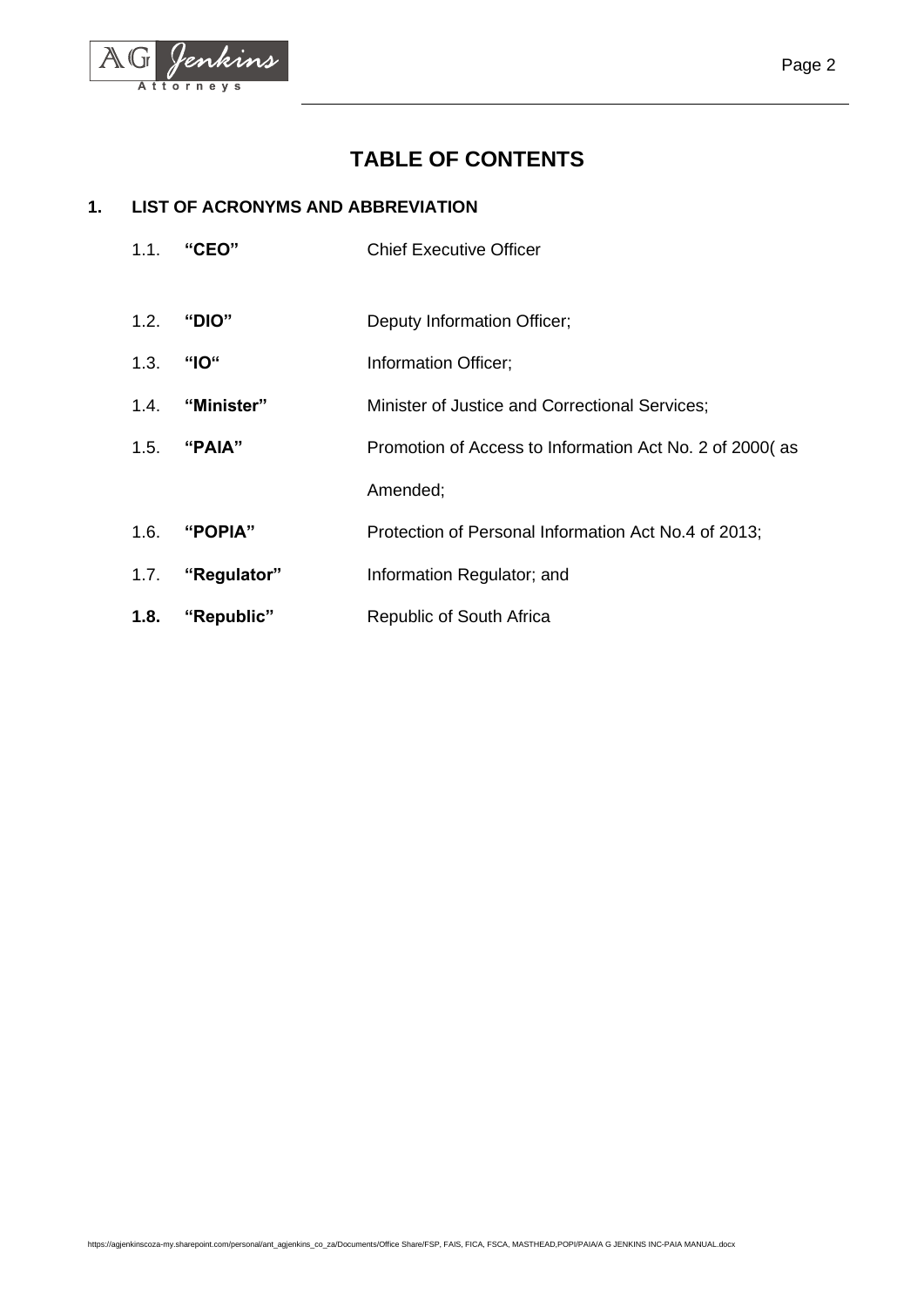

#### **1. PURPOSE OF PAIA MANUAL**

This PAIA Manual is useful for the public to-

- 1.1. check the categories of records held by a body which are available without a person having to submit a formal PAIA request;
- 1.2. have a sufficient understanding of how to make a request for access to a record of the body, by providing a description of the subjects on which the body holds records and the categories of records held on each subject;
- 1.3. know the description of the records of the body which are available in accordance with any other legislation:
- 1.4. access all the relevant contact details of the Information Officer and Deputy Information Officer who will assist the public with the records they intend to access;
- 1.5. know the description of the guide on how to use PAIA, as updated by the Regulator and how to obtain access to it;
- 1.6. know if the body will process personal information, the purpose of processing of personal information and the description of the categories of data subjects and of the information or categories of information relating thereto;
- 1.7. know the description of the categories of data subjects and of the information or categories of information relating thereto;
- 1.8. know the recipients or categories of recipients to whom the personal information may be supplied;
- 1.9. know if the body has planned to transfer or process personal information outside the Republic of South Africa and the recipients or categories of recipients to whom the personal information may be supplied; and
- 1.10. know whether the body has appropriate security measures to ensure the confidentiality, integrity and availability of the personal information which is to be processed.

#### **2. KEY CONTACT DETAILS FOR ACCESS TO INFORMATION OF A G JENKINS ATTORNEYS INC Registration no: 2021/341617/21**

2.1. Chief Information Officer

| Name:       | <b>Anthony Graham Jenkins</b> |
|-------------|-------------------------------|
| Tel:        | 033 386 2509                  |
| Email:      | ant@agjenkins.co.za           |
| Fax number: | 088 033 386 2861              |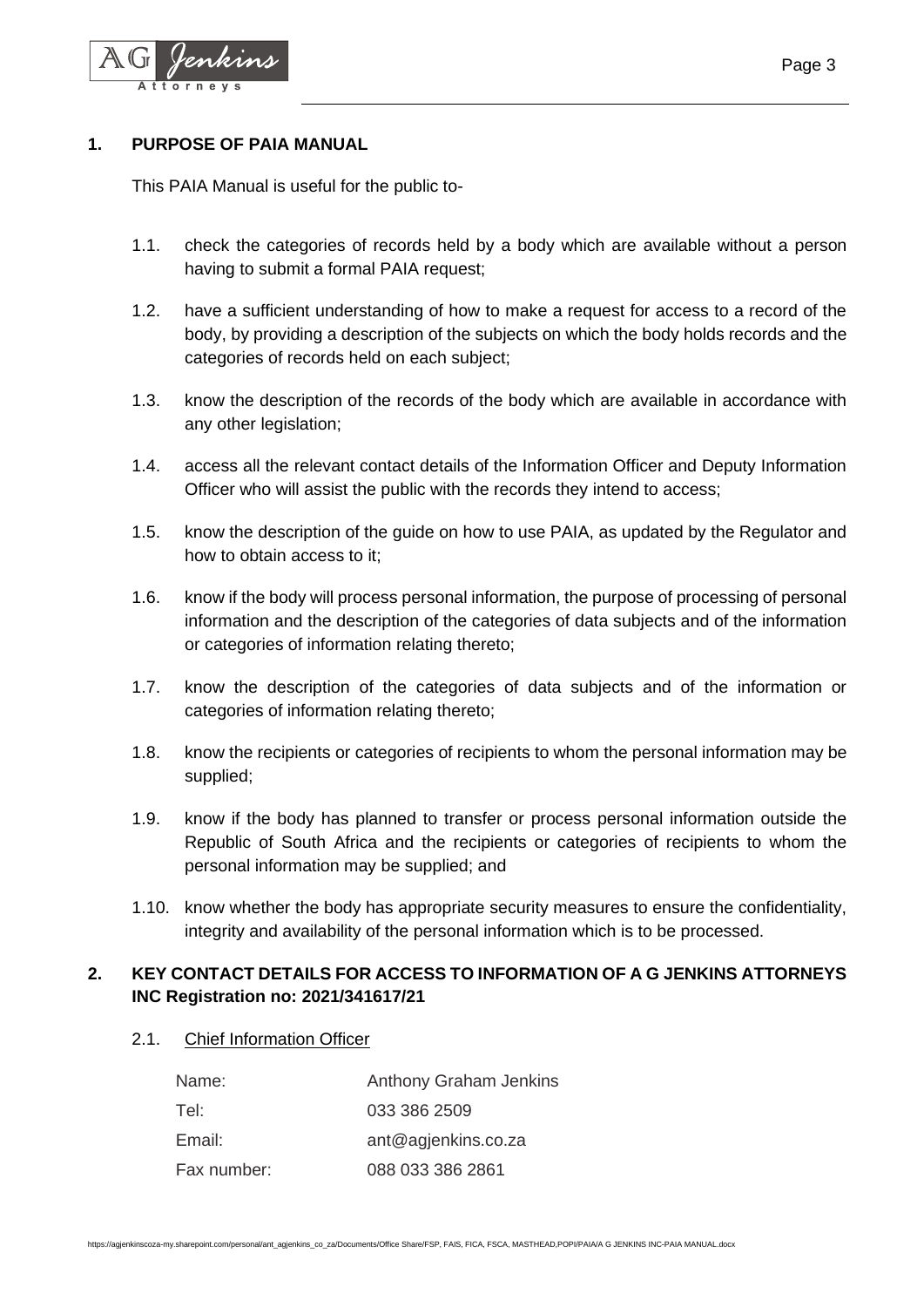

#### *2.2.* Deputy Information Officer

| Name:       | Vilona Govender       |
|-------------|-----------------------|
| Tel:        | 033 386 2509          |
| Email:      | lorna@agjenkins.co.za |
| Fax Number: | 088 033 386 2861      |

#### 2.3. Access to information general contacts

Email: *mail@agjenkins.co.za*

2.4. National or Head Office

| Postal Address:          | Postnet Suite 45,    |
|--------------------------|----------------------|
|                          | P Bag X6011          |
|                          | Hilton               |
|                          | 3245                 |
|                          |                      |
| <b>Physical Address:</b> | Suite 3,             |
|                          | 24 Hilton Avenue     |
|                          | Hilton               |
|                          | 3245                 |
|                          |                      |
| Telephone:               | 033 386 2509         |
|                          |                      |
| Email:                   | mail@agjenkins.co.za |
|                          |                      |
| Website:                 | www.agjenkins.co.za  |

#### **3. GUIDE ON HOW TO USE PAIA AND HOW TO OBTAIN ACCESS TO THE GUIDE**

- 3.1. The Regulator has, in terms of section 10(1) of PAIA, as amended, updated and made available the revised Guide on how to use PAIA ("Guide"), in an easily comprehensible form and manner, as may reasonably be required by a person who wishes to exercise any right contemplated in PAIA and POPIA.
- 3.2. The Guide is available in each of the official languages and in braille.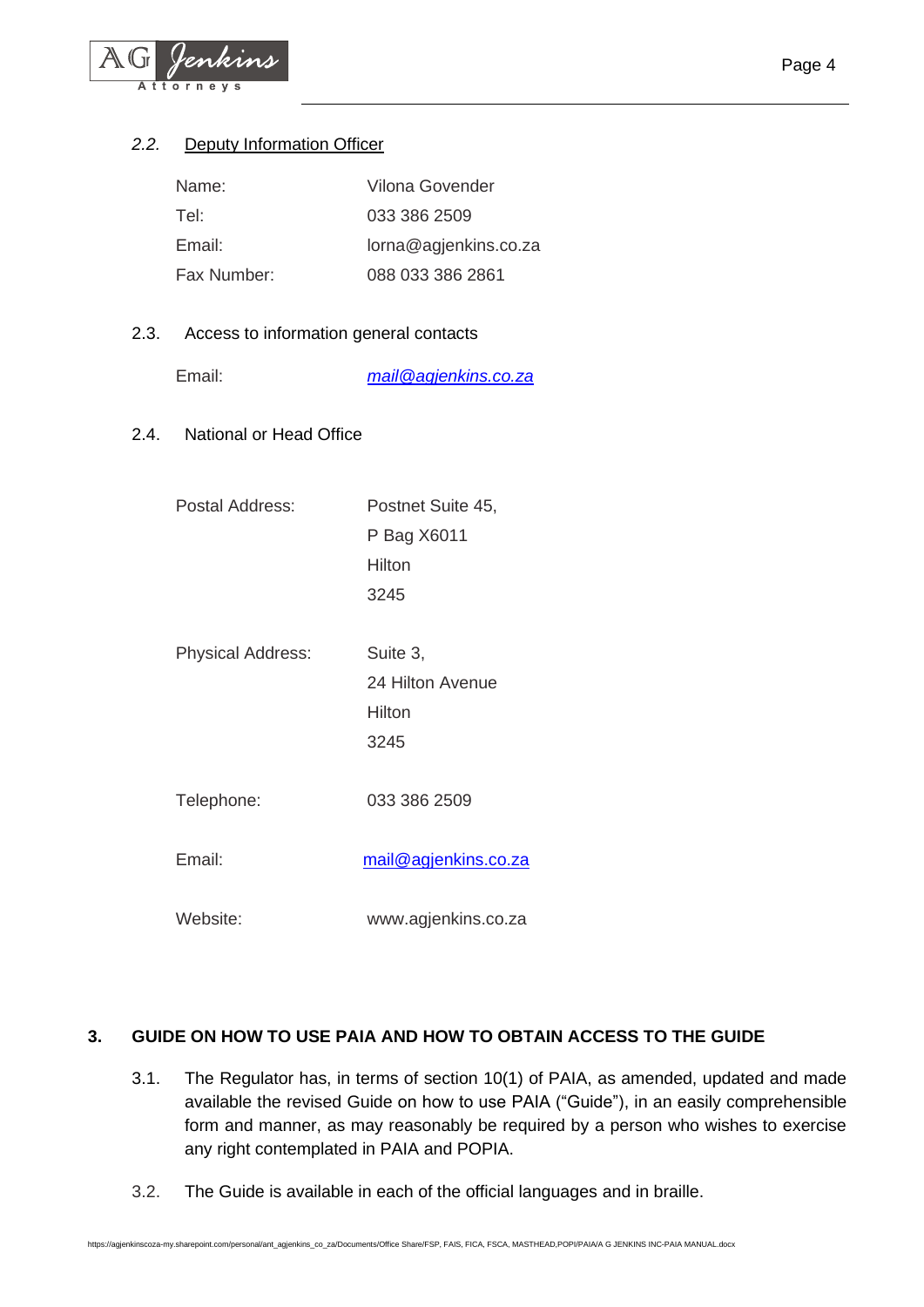

- 3.3.1. the objects of PAIA and POPIA;
- 3.3.2. the postal and street address, phone and fax number and, if available, electronic mail address of-
	- 3.3.2.1. the Information Officer of every public body, and
	- 3.3.2.2. every Deputy Information Officer of every public and private body designated in terms of section  $17(1)$  of PAIA<sup>1</sup> and section 56 of POPIA<sup>2</sup>;
- 3.3.3. the manner and form of a request for-
	- 1.1.1.1.  $\alpha$  access to a record of a public body contemplated in section 11<sup>3</sup>; and
	- 1.1.1.2. access to a record of a private body contemplated in section  $50<sup>4</sup>$ ;
- 3.3.4. the assistance available from the IO of a public body in terms of PAIA and POPIA;
- 3.3.5. the assistance available from the Regulator in terms of PAIA and POPIA;

<sup>&</sup>lt;sup>1</sup> Section 17(1) of PAIA- *For the purposes of PAIA, each public body must, subject to legislation governing the employment of personnel of the public body concerned, designate such number of persons as deputy information officers as are necessary to render the public body as accessible as reasonably possible for requesters of its records.*

*<sup>2</sup> Section 56(a) of POPIA- Each public and private body must make provision, in the manner prescribed in section 17 of the Promotion of Access to Information Act, with the necessary changes, for the designation of such a number of persons, if any, as deputy information officers as is necessary to perform the duties and responsibilities as set out in section 55(1) of POPIA.*

*<sup>3</sup> Section 11(1) of PAIA- A requester must be given access to a record of a public body if that requester complies with all the procedural requirements in PAIA relating to a request for access to that record; and access to that record is not refused in terms of any ground for refusal contemplated in Chapter 4 of this Part.*

<sup>4</sup> *Section 50(1) of PAIA- A requester must be given access to any record of a private body if-*

*a) that record is required for the exercise or protection of any rights;*

*b) that person complies with the procedural requirements in PAIA relating to a request for access to that record; and*

C) access to that record is not refused in terms of any ground for refusal contemplated in Chapter 4 of this Part.<br>https://agjenkinscoza-my.sharepoint.com/personal/ant\_agjenkins\_co\_za/Documents/Office Share/FSP, FAIS, FICA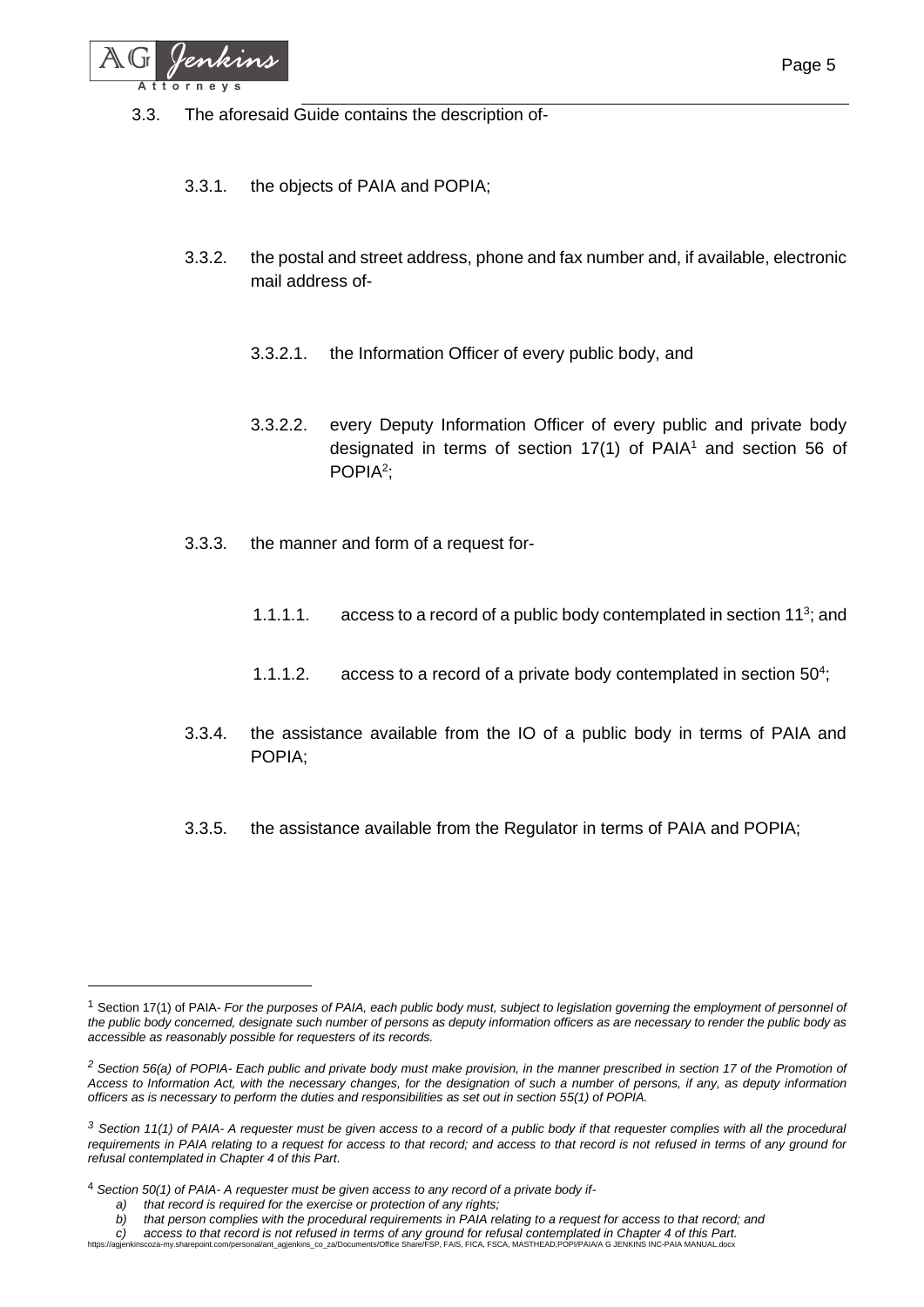

- 3.3.6.1. an internal appeal;
- 3.3.6.2. a complaint to the Regulator; and
- 3.3.6.3. an application with a court against a decision by the information officer of a public body, a decision on internal appeal or a decision by the Regulator or a decision of the head of a private body;
- 3.3.7. the provisions of sections  $14<sup>5</sup>$  and  $51<sup>6</sup>$  requiring a public body and private body, respectively, to compile a manual, and how to obtain access to a manual;
- 3.3.8. the provisions of sections  $15<sup>7</sup>$  and  $52<sup>8</sup>$  providing for the voluntary disclosure of categories of records by a public body and private body, respectively;
- 3.3.9. the notices issued in terms of sections  $22^9$  and  $54^{10}$  regarding fees to be paid in relation to requests for access; and

3.3.10. the regulations made in terms of section  $92^{11}$ .

*<sup>8</sup> Section 52(1) of PAIA- The head of a private body may, on a voluntary basis, make available in the prescribed manner a description of the categories of records of the private body that are automatically available without a person having to request access*

*<sup>9</sup>Section 22(1) of PAIA- The information officer of a public body to whom a request for access is made, must by notice require the requester to pay the prescribed request fee (if any), before further processing the request.*

<sup>10</sup> *Section 54(1) of PAIA- The head of a private body to whom a request for access is made must by notice require the requester to pay the prescribed request fee (if any), before further processing the request.*

- *<sup>11</sup> Section 92(1) of PAIA provides that –"The Minister may, by notice in the Gazette, make regulations regarding-*
	- *(a) any matter which is required or permitted by this Act to be prescribed;*
	- *(b) any matter relating to the fees contemplated in sections 22 and 54;*
	- *(c) any notice required by this Act;*
	- *(d) uniform criteria to be applied by the information officer of a public body when deciding which categories of records are to be made available in terms of section 15; and*
	- *(e) any administrative or procedural matter necessary to give effect to the provisions of this Act."*

https://agjenkinscoza-my.sharepoint.com/personal/ant\_agjenkins\_co\_za/Documents/Office Share/FSP, FAIS, FICA, FSCA, MASTHEAD,POPI/PAIA/A G JENKINS INC-PAIA MANUAL.docx

*<sup>5</sup> Section 14(1) of PAIA- The information officer of a public body must, in at least three official languages, make available a manual containing information listed in paragraph 4 above.*

*<sup>6</sup> Section 51(1) of PAIA- The head of a private body must make available a manual containing the description of the information listed in paragraph 4 above.*

*<sup>7</sup> Section 15(1) of PAIA- The information officer of a public body, must make available in the prescribed manner a description of the categories of records of the public body that are automatically available without a person having to request access*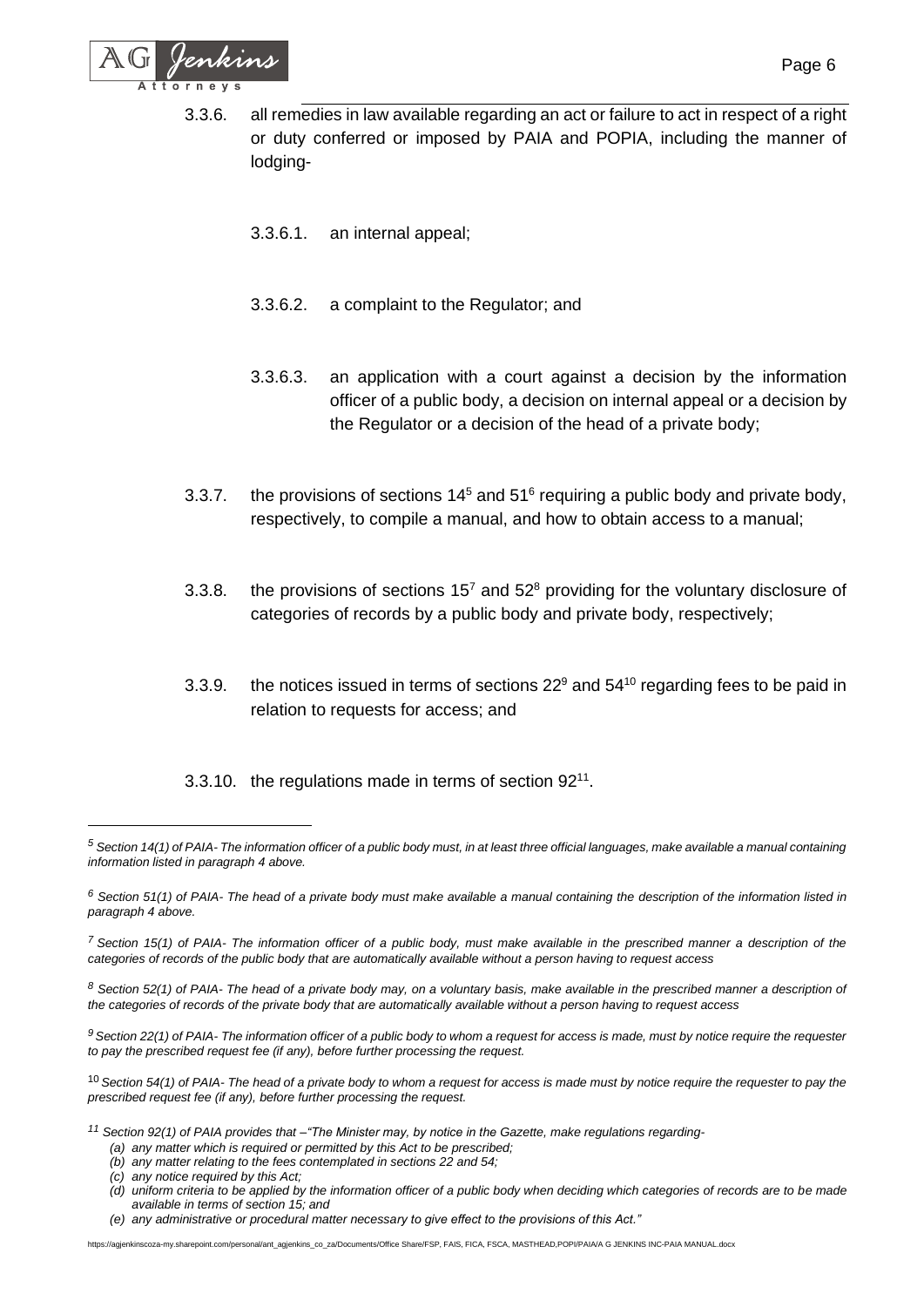

- 3.4. Members of the public can inspect or make copies of the Guide from the offices of the public and private bodies, including the office of the Regulator, during normal working hours.
- 3.5. The Guide can also be obtained-
	- 3.5.1. upon request to the Information Officer;
	- 3.5.2. from the website of the Regulator [\(https://www.justice.gov.za/inforeg/\)](https://www.justice.gov.za/inforeg/).
- 3.6. A copy of the Guide is also available in the following two official languages, for public inspection during normal office hours-
	- 3.6.1. English; and
	- 3.6.2. Afrikaans
- **4. CATEGORIES OF RECORDS OF A G JENKINS ATTORNEYS INC, REGISTRATION NUMBER REGISTRATION NO: 2021/341617/21, WHICH ARE AVAILABLE WITHOUT A PERSON HAVING TO REQUEST ACCESS**

| <b>Category of records</b> | <b>Types of the Record</b>    | Available<br>on<br>Website | Available<br>upon<br>request |
|----------------------------|-------------------------------|----------------------------|------------------------------|
| <b>Wills</b>               | <b>Will Brochure</b>          | X                          | X                            |
| <b>Wills</b>               | Will Application form         | X                          | X                            |
| <b>Trusts</b>              | Trust administration tariff   | X                          | X                            |
| <b>Trusts</b>              | <b>Trust Application form</b> |                            | X                            |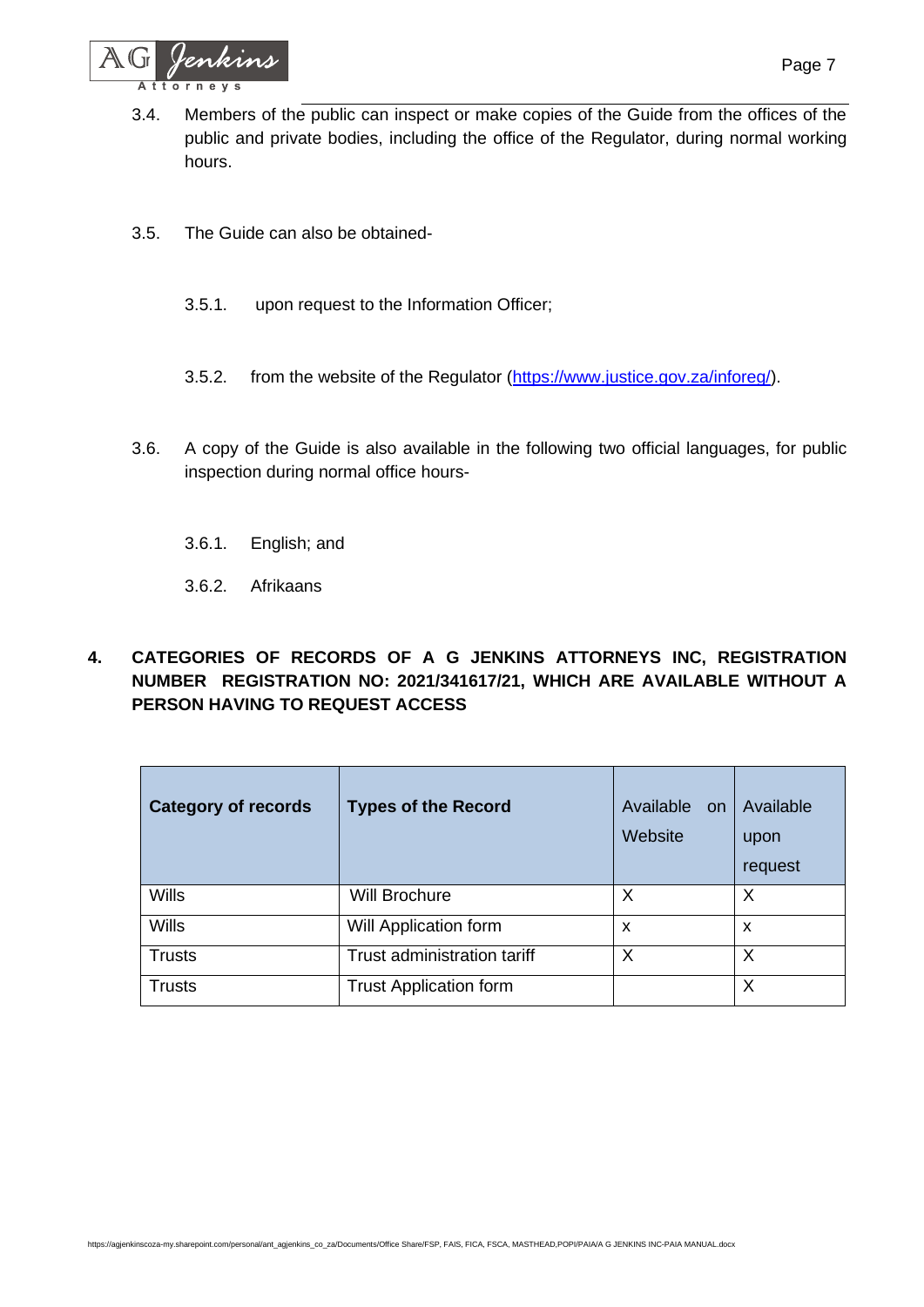

**5. DESCRIPTION OF THE RECORDS OF A G JENKINS ATTORNEYS INC, REGISTRATION NUMBER REGISTRATION NO: 2021/341617/21 WHICH ARE AVAILABLE IN ACCORDANCE WITH ANY OTHER LEGISLATION**

| <b>Category of Records</b>                     | <b>Applicable Legislation</b>                       |
|------------------------------------------------|-----------------------------------------------------|
| Memorandum of incorporation                    | Companies Act 71 of 2008                            |
| <b>PAIA Manual</b>                             | Promotion of Access to Information Act 2 of<br>2000 |
| FICA Risk Management and Compliance<br>Program | Financial Intelligence Centre Act 38 of 2001        |
| <b>POPI Manual</b>                             | Protection of Personal Information Act 4 of 2013    |

*6.* **DESCRIPTION OF THE SUBJECTS ON WHICH THE BODY HOLDS RECORDS AND CATEGORIES OF RECORDS HELD ON EACH SUBJECT BY A G JENKINS ATTORNEYS INC, REGISTRATION NUMBER REGISTRATION NO: 2021/341617/21**

|                            | Subjects on which the body<br>holds records |        | <b>Categories of records</b>                     |
|----------------------------|---------------------------------------------|--------|--------------------------------------------------|
| Strategic                  | Documents,                                  | Plans, | Annual Financial Reports, Strategic Plan, Annual |
| Proposals                  |                                             |        | Performance Plan, Audit reports                  |
| Human Resources            |                                             |        | - HR policies and procedures                     |
|                            |                                             |        | - Advertised posts                               |
|                            |                                             |        | - Employees records                              |
|                            |                                             |        |                                                  |
| Accounting                 |                                             |        | - Accounting policy                              |
|                            |                                             |        | - Financial Soundness                            |
| Compliance                 |                                             |        | - Compliance management framework                |
| <b>Business Continuity</b> |                                             |        | - Business Continuity Plan                       |
| Fraud                      |                                             |        | - Fraud Policy                                   |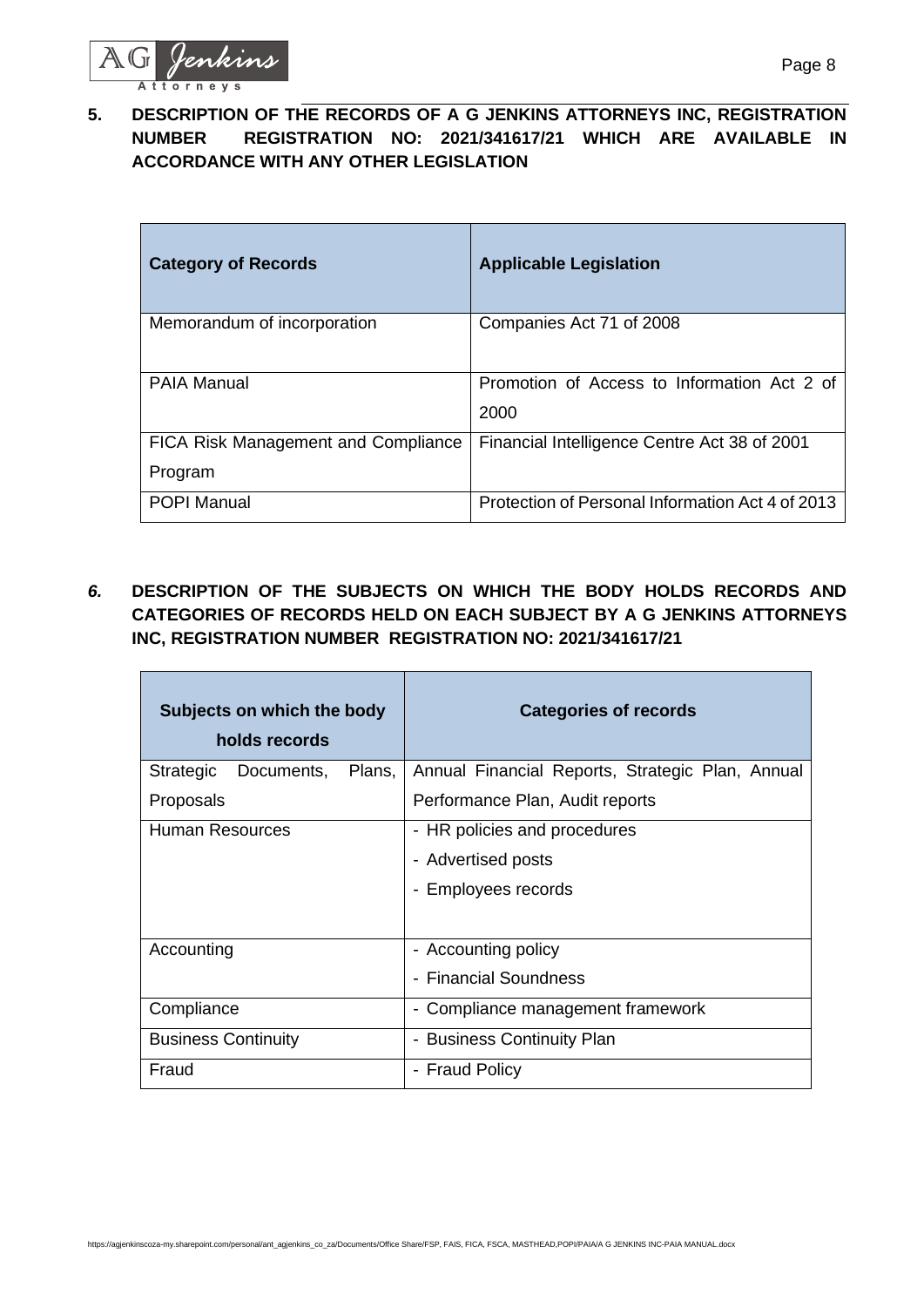

#### **7. PROCESSING OF PERSONAL INFORMATION**

- 7.1. Purpose of Processing Personal Information
- 7.2. To provide services to the client in accordance with terms agreed to by the client;
- 7.3. To undertake activities related to the provision of services and transactions, including:
	- 7.3.1. to fulfill foreign and domestic legal, regulatory and compliance requirements and comply with any applicable treaty or agreement with or between foreign and domestic governments applicable to AGJA;
	- 7.3.2. to verify the identity of client representatives who contact AGJA or may be contacted by AGJA;
	- 7.3.3. for risk assessment, information security management, statistical, trained analysis and planning purposes;
	- 7.3.4. for crime detection, prevention, investigation and prosecution;
		- 7.3.4.1. to enforce or defend AGJAs rights;
		- 7.3.4.2. and to manage AGJA's relationship with the client.
	- 7.3.5. The purpose is related to any authorized disclosure made in terms of agreement, or regulation;
	- 7.3.6. Any additional purposes expressly authorized by the client; and
- **7.4.** any additional purposes as may be notified to the client or data subjects in any notice provided by AGJA
- 7.5. Description of the categories of Data Subjects and of the information or categories of information relating thereto

| <b>Categories of Data</b><br><b>Subjects</b> | Personal Information that may be processed      |  |  |
|----------------------------------------------|-------------------------------------------------|--|--|
| Customers / Clients                          | name, address, registration numbers or identity |  |  |
|                                              | numbers, employment status and bank details     |  |  |
| <b>Employees</b>                             | address, qualifications, gender and race        |  |  |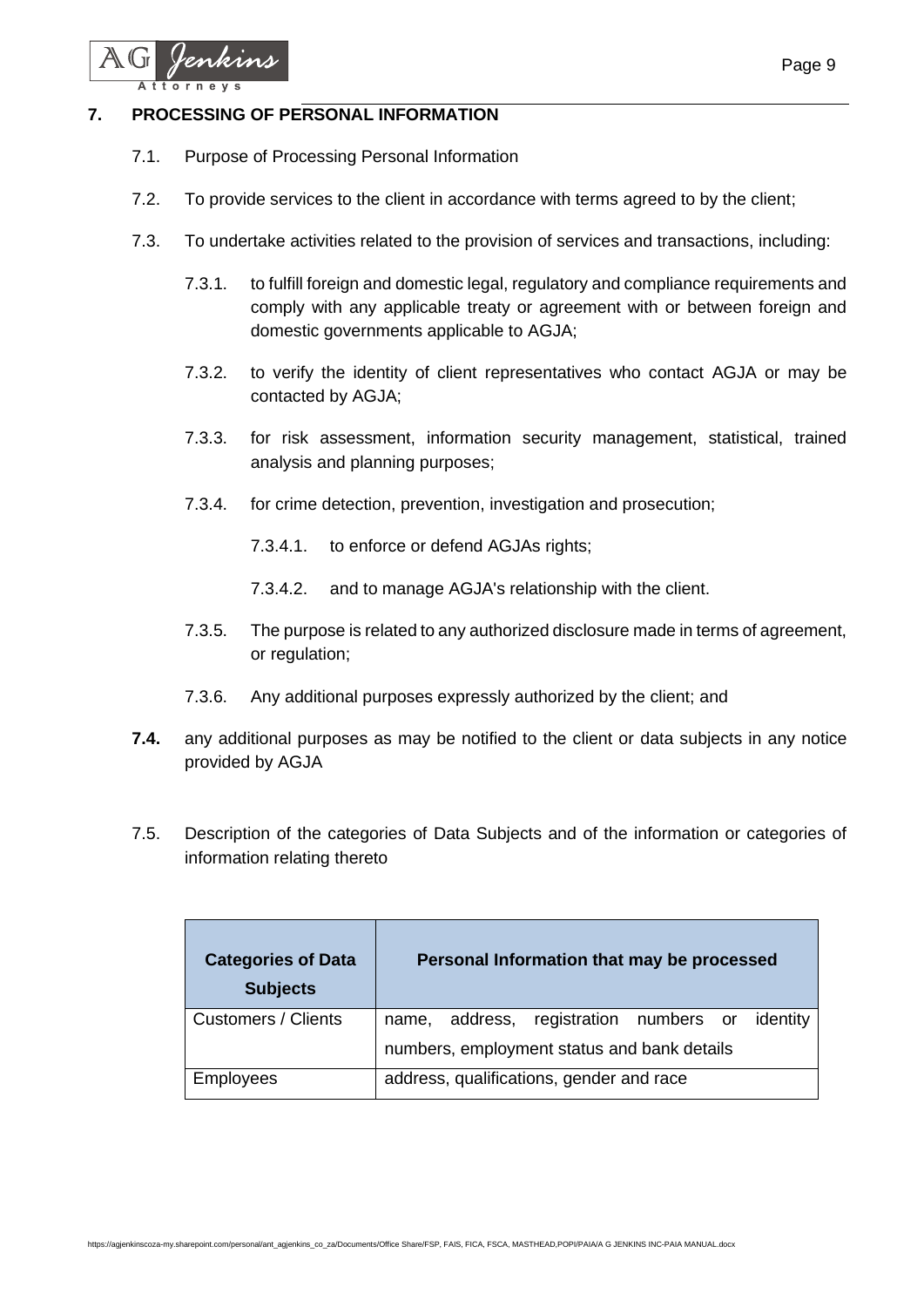

7.6. The recipients or categories of recipients to whom the personal information may be supplied

| Category of personal information                             | Recipients or Categories of Recipients to<br>whom the personal information may<br>be<br>supplied |
|--------------------------------------------------------------|--------------------------------------------------------------------------------------------------|
| Identity number and names, for South African Police Services |                                                                                                  |
| criminal checks                                              |                                                                                                  |
| for<br>Qualifications,<br>qualification                      | South African Qualifications Authority                                                           |
| verifications                                                |                                                                                                  |
| Credit and payment history, for Credit Bureaus               |                                                                                                  |
| credit information                                           |                                                                                                  |

7.7. Planned transborder flows of personal information

A G JENKINS ATTORNEYS INC does not have any personal information stored outside the Republic.

- 7.8. General description of Information Security Measures to be implemented by the responsible party to ensure the confidentiality, integrity and availability of the information
	- 7.8.1. Data Encryption/passwords;
	- 7.8.2. Anti-Virus and Anti malware solutions

#### **8. AVAILABILITY OF THE MANUAL**

- 8.1. A copy of the Manual is available-
	- 8.1.1. On our website- [www.agjenkins.co.za](http://www.agjenkins.co.za/)
	- 8.1.1 head office of A G JENKINS ATTORNEYS INC for public inspection during normal business hours;
	- 8.1.2 to any person upon request and upon the payment of a reasonable prescribed fee; and
	- 8.1.3 to the Information Regulator upon request.